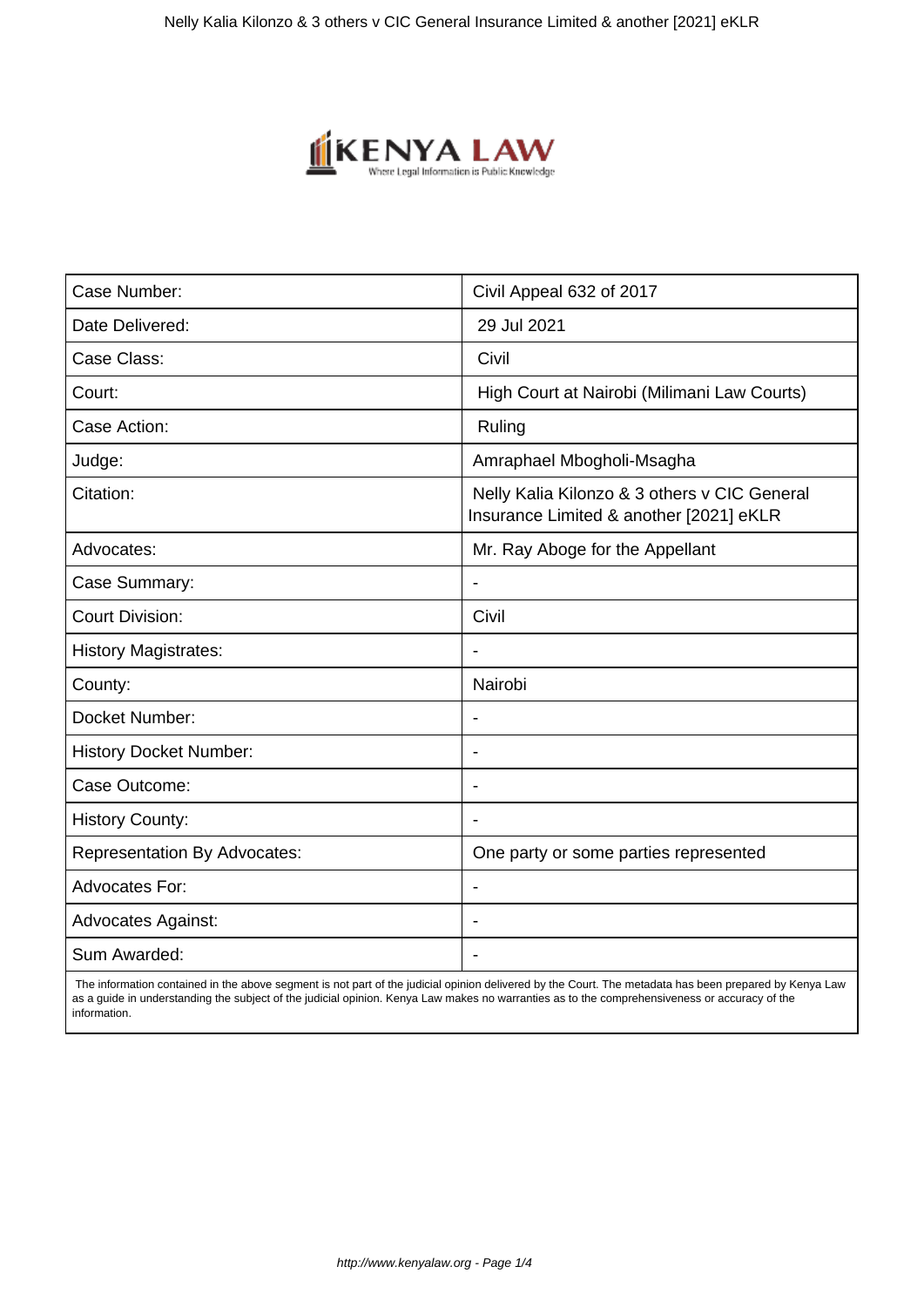### **REPUBLIC OF KENYA**

# **IN THE HIGH COURT OF KENYA**

# **AT NAIROBI**

### **CIVIL APPEAL NO. 632 OF 2017**

| -VERSUS- |  |
|----------|--|
|          |  |
|          |  |
|          |  |

# **RULING**

1. The  $2<sup>nd</sup>$  respondent filed the application dated  $20<sup>th</sup>$  March, 2017 before the trial court, seeking to have its name struck out of the suit on grounds that it was non-suited. Upon hearing the parties, the trial court allowed the application vide its ruling delivered on  $17<sup>th</sup>$  October, 2017 and also awarded costs of the application to the  $2<sup>nd</sup>$  respondent.

2. The above ruling precipitated the appeal which was filed by the appellants before the High Court, seeking to have the ruling set aside. The High Court, upon hearing the appeal, allowed it by setting aside the ruling of the trial court and substituting it with an order dismissing the  $2^{nd}$  respondent's application of  $20^{th}$  March,  $2017$ , by way of its judgment delivered on  $20^{th}$  January, 2020. The High Court also awarded costs of the appeal to the appellants. Thereafter, the appellants filed the party and party Bill of Costs dated  $7<sup>th</sup>$  February, 2020 against the  $2<sup>nd</sup>$  respondent. When the Bill of Costs came up for hearing before the taxing master, the advocate for the 2<sup>nd</sup> respondent contended that the Bill of Costs ought to be taxed as against both respondents, which prompted the matter being placed before this court.

3. Following the directions of this court, the parties filed and exchanged written submissions on the issue of costs.

4. I have considered the rival submissions on record plus the authorities cited. It is clear that the sole issue for determination has to do with who should bear the costs of the appeal between the two (2) respondents.

5. On their part, the appellants urge this court to order that the costs of the appeal be borne by the  $2<sup>nd</sup>$  respondent since the  $1<sup>st</sup>$ respondent did not participate in the hearing of the appeal and the orders sought and made on appeal have no adverse impact on the latter. The appellants have cited inter alia, the case of **Republic v Rosemary Wairimu Munene, Ex-Parte Applicant v Ihururu Dairy Farmers Co-operative Society Ltd Judicial Review application No. 6 of 2014** where the court held thus:

*"The issue of costs is the discretion of the court as provided under the above section. The basic rule on attribution of costs is that costs follow the event..........It is well recognized that the principle costs follow the event is not to be used to penalize the losing party; rather it is for compensating the successful party for the trouble taken in prosecuting or defending the case."*

6. The  $1<sup>st</sup>$  respondent submits that since it did not participate in the appeal which was essentially between the appellants and the  $2<sup>nd</sup>$ respondent, the latter cannot now purport to have the costs of the appeal borne by itself and the 1<sup>st</sup> respondent. Reference was made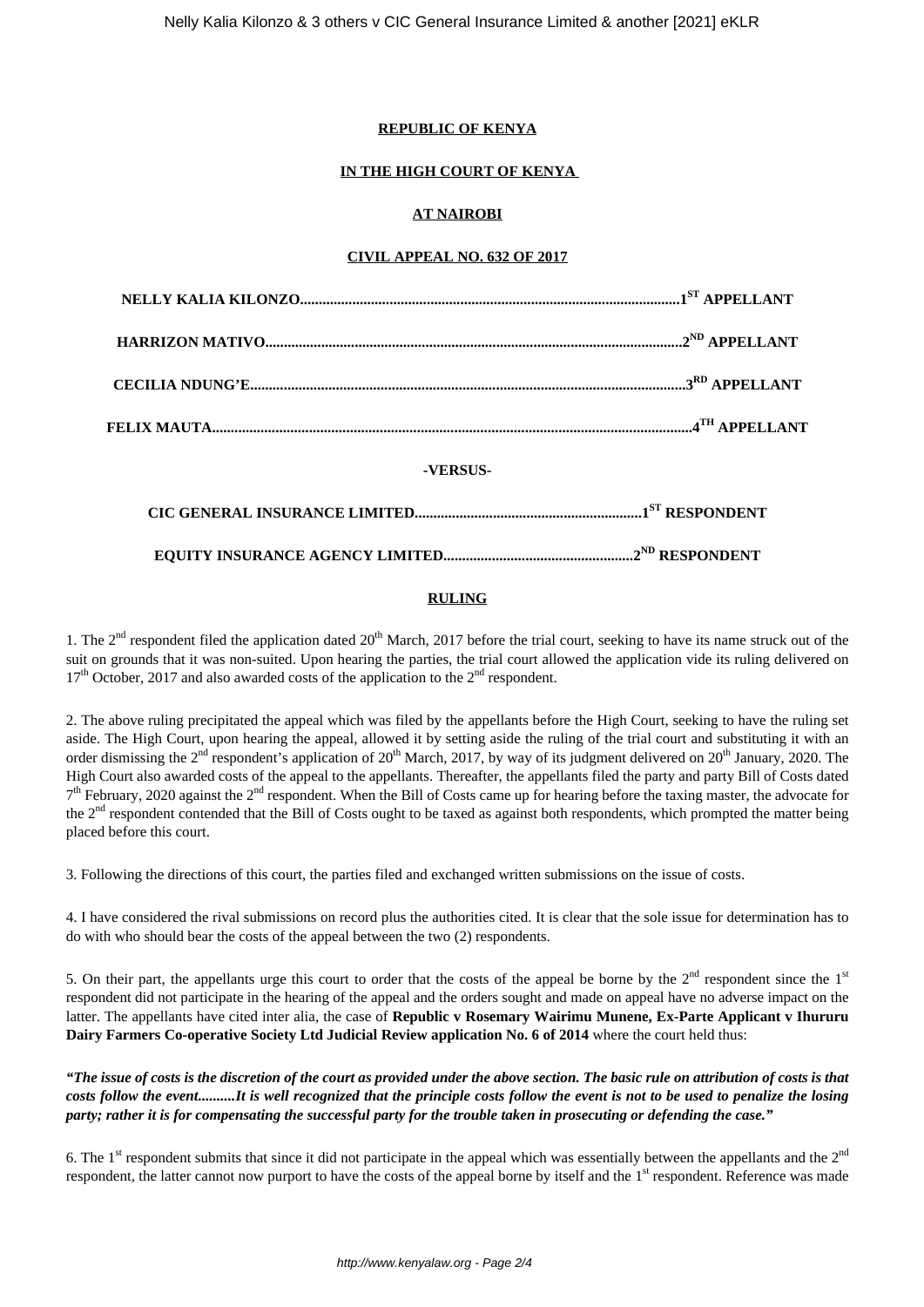*inter alia*, to the judicial authority of **Cecilia Karuru Ngayu v Barclays Bank of Kenya & another [2016] eKLR** in which the court reasoned that in determining the issue of costs, the following factors are to be considered:

*"the conduct of the parties; the subject of litigation; the circumstances which led to the institution of the proceedings; the events which eventually led to their termination; the stage at which the proceedings were terminated; the manner in which they were terminated; the relationship between the parties and the need to promote reconciliation amongst the disputing parties pursuant to Article 159 (2) (c) of the Constitution."*

7. In response, the  $2<sup>nd</sup>$  respondent argues that since the  $1<sup>st</sup>$  respondent was equally sued in the appeal and in fact participated therein, both respondents ought to bear the costs of the said appeal. The 2<sup>nd</sup> respondent further argues that to order it to solely bear the costs of the appeal will result in financial suffering and injustice.

8. Upon perusal of the record, I established that the application dated 20<sup>th</sup> March, 2017 which gave rise to the ruling delivered on  $17<sup>th</sup>$  October, 2017 and consequently, the appeal with the High Court, was essentially between the appellants and the  $2<sup>nd</sup>$  respondent, with the latter claiming that it had been improperly joined as a party to the suit. The record also shows that whereas the advocate for the  $1<sup>st</sup>$  respondent attended court for the hearing of both the application and the appeal, the  $1<sup>st</sup>$  respondent did not file any documents or play any active role in both instances. From the judgment on appeal, I note that the issue of who ought to bear the costs of the appeal was not addressed.

9. In that case, **Section 27(1)** of the **Civil Procedure Act Cap. 21 Laws of Kenya** which was cited by the parties herein provides that the issue on costs of all suits (and appeals) lies with the discretion of the courts and that such costs shall follow the event. It is therefore clear that it is upon the courts to determine who ought to bear the costs incidental to suits, applications and appeals. This legal position was reaffirmed by the court in the case of **Republic v Rosemary Wairimu Munene, Ex-Parte Applicant v Ihururu Dairy Farmers Co-operative Society Ltd Judicial Review application No. 6 of 2014** as seen hereinabove and which case was similarly referred to by the parties.

10. Upon considering the foregoing circumstances, I am not convinced by the argument of the  $2<sup>nd</sup>$  respondent that the costs ought to be borne by both respondents; I am inclined to agree with the positions taken by the appellants and the  $1<sup>st</sup>$  respondent.

11. I am therefore of the view that it would be in the interest of justice and a proper exercise my discretion to order and direct that the costs of the appeal in this instance be hereby borne solely by the  $2<sup>nd</sup>$  respondent. It is so ordered.

#### **DATED AND SIGNED AT NAIROBI THIS 27TH DAY OF JULY, 2021.**

#### **A. MBOGHOLI MSAGHA**

#### **JUDGE**

# **DATED, SIGNED AND DELIVERED ONLINE VIA MICROSOFT TEAMS AT NAIROBI THIS 29TH DAY OF JULY 2021.**

#### **J. K. SERGON**

#### **JUDGE**

In the presence of:

Mr. Ray Aboge . for the Appellant

No appearance for the  $1<sup>st</sup>$  respondent

No appearance for the  $2<sup>nd</sup>$  respondent